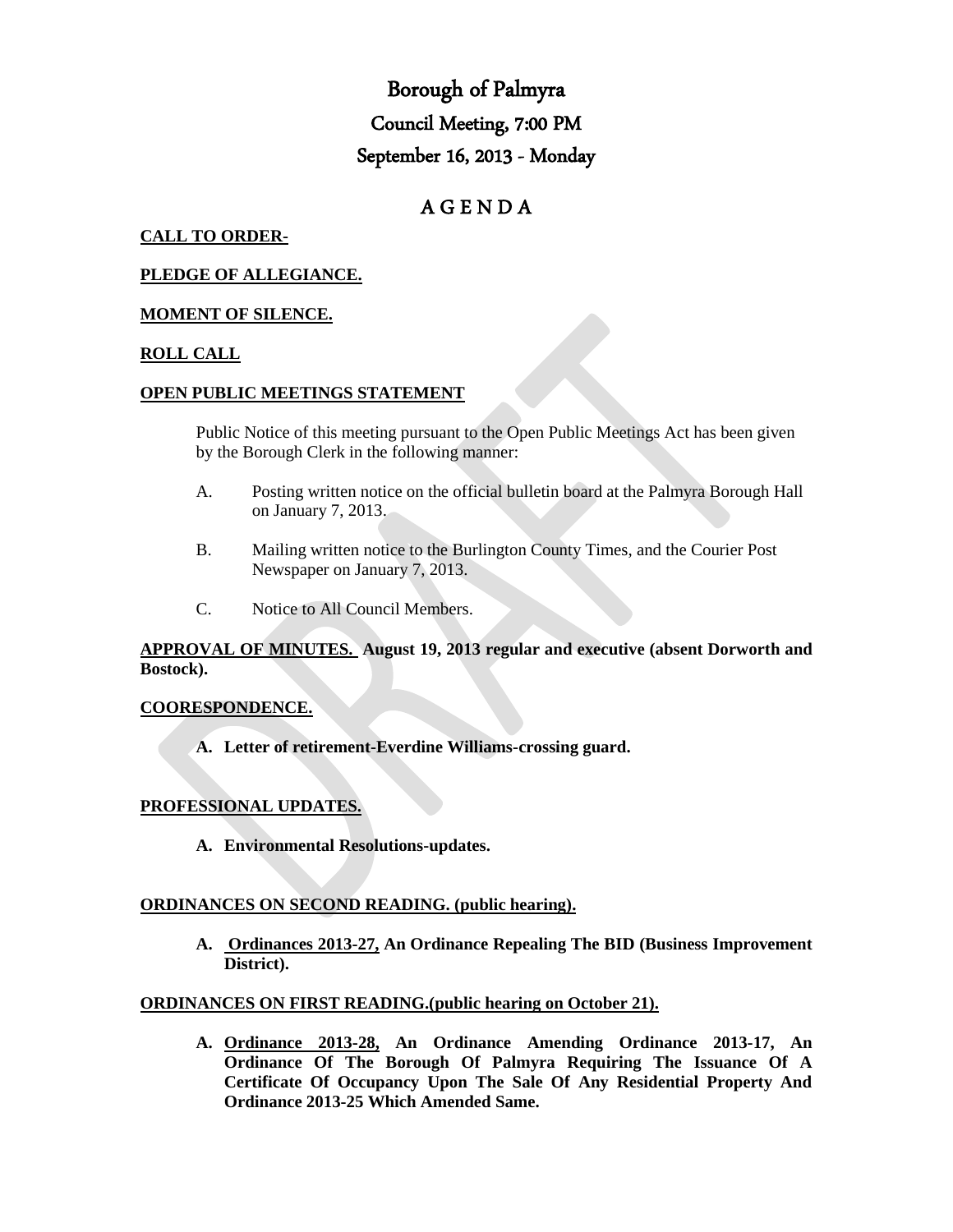**NEW BUSINESS. Consent Agenda- Items A-R will be enacted as a single motion, if any resolution needs additional discussion it will be removed from the consent agenda and voted on separately.**

- **A. Resolution 2013-197, Resolution Awarding Charles Street Improvement Project To Charles Marandino LLC In The Amount Of \$301,927.**
- **B. Resolution 2013-198, Resolution Approving To Submit A Grant Application And Execute A Grant Contract With The New Jersey Department Of Transportation For The Broad Street Traffic Calming Project.**
- **C. Resolution 2013-199, Resolution Approving To Submit A Grant Application And Execute A Grant Contract With The New Jersey Department Of Transportation For The West Second Street Improvements Project.**
- **D. Resolution 2013-200, Resolution Approving To Submit A Grant Application And Execute A Grant Contract With The New Jersey Department Of Transportation For The South Broad Street Improvements Project.**
- **E. Resolution 2013-201¸ Resolution Authorizing Contract With Approved State Contract Vendor #83457 Pierce Manufacturing Inc. For Purpose Of Purchasing Goods Or Services Pursuant To N.J.S.A. 40A:11-12a-(Firetruck).**
- **F. Resolution 2013-202, Resolution Authorizing The Purchase Of Miscellaneous Additional Options For Pierce Fire Truck For Independence Fire Company #1.**
- **G. Resolution 2013-203, Resolution Appointing Clarence Belton and Richard Mood As Crossing Guards.**
- **H. Resolution 2013-204, Resolution Authorizing Refund Of Overpayment Due To Double Payments For 3303 Ebbtide Lane.**
- **I. Resolution 2013-205, Resolution Authorizing The Purchase Of Three (3) Patrol PC In-Car Mobile Computers Including Mounts Per State Contract #81300 T0106 From Patrol PC In the Amount Of \$15,233.70.**
- **J. Resolution 2013-206, Resolution Awarding Engineering Services To Environmental Resolutions For Fire Alarm System Modifications.**
- **K. Resolution 2013-207, Resolution Appointing Tracy Kilmer As Housing Official Till December 31, 2013.**
- **L. Resolution 2013-208, Resolution Appointing CGP & H As Housing Inspectors.**
- **M. Resolution 2013-209, Resolution Authorizing The Payment Of Bills For The Month Of August 2013 In The Amount Of \$211,468.78.**
- **N. Resolution 2013-210-, Resolution Authorizing Payment To Rileighs Outdoor Décor For Holiday Decorations In The Amount Of \$3,150.00.**
- **O. Resolution 2013-211, Resolution Appointing Marie Nagle As Liaison To The NJ Department Of Health For The Purpose Of Coordinating The Hepatitis Inoculation Fund Reimbursement Program.**
- **P. Resolution 2013-212, Resolution Appointing Robert A. Verry Of South Bound Brook As Hearing Officer For The Borough Of Palmyra Police Department.**
- **Q. Resolution 2013-213, Resolution Authorizing Purchase Of Ready solutions READYcomm Web Application With GEO-Mapping Program For \$705.00 Which Is 50% Of The Cost With The Balance Funded By Burlington County OEM.**
- **R. Approval of Bingo License- Independence Fire Co #1.**
- **S. Approval of Treasurer's Report-August, 2013.**

## **DISCUSSION ITEMS.**

## **COMMITTEE REPORTS.**

## **ADMINISTRATOR REPORT.**